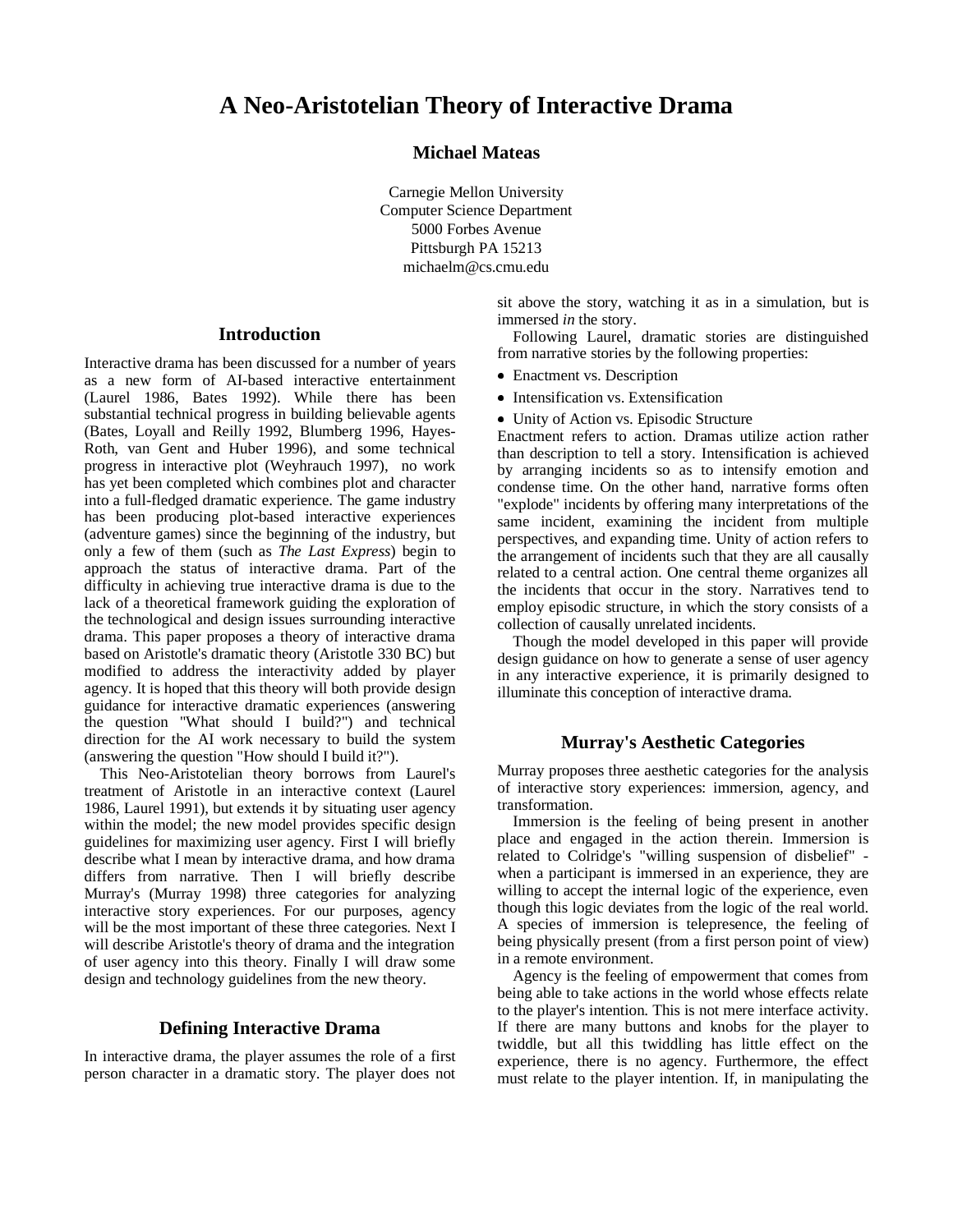interface elements, the player does have an effect on the world, but they are not the effects that the player intended (perhaps the player was randomly trying things because they didn't know what to do, or perhaps the player thought that an action would have one effect, but it instead had another), then there is no agency.

Transformation is the most problematic of Murray's three categories. Transformation has at least three distinct meanings.

- **Transformation as masquerade. The game experience** allows the player to transform themselves into someone else for the duration of the experience.
- Transformation as variety. The game experience offers a multitude of variations on a theme. The player is able to exhaustively explore these variations and thus gain an understanding of the theme.
- Personal transformation. The game experience takes the player on a journey of personal transformation.

Transformation as masquerade and variety can be seen as means to effect personal transformation.

# **Integrating Agency into Aristotle**

Murray's categories are phenomenological categories of the interactive story experience, that is, categories describing what it *feels* like to participate in an interactive story. Aristotle's categories (described below) are structural categories for the analysis of drama, that is, categories describing what *parts* a dramatic story is made out of. The trick in developing a theoretical framework for interactive drama is integrating the phenomenological (that is, what it feels like) aspect of first person experiences with the structural aspect of carefully crafted stories. In attempting this integration, I will first discuss the primacy of the category of agency. Second, I will briefly present an interpretation of the Aristotelian categories in terms of material and formal cause. Finally, agency will be integrated into this model.

### **Primacy of agency**

From a dramatic perspective, agency is the most fundamental of Murray's three categories. Immersion, in the form of engagement, is already implied in the Aristotelian model. Engagement is necessary in order for an audience to experience catharsis. In addition, agency can be seen as a precondition for immersion; when a player's sense of agency is diminished, immersion is diminished. Transformation, in the form of change in the protagonist, also already exists in the Aristotelian model. Murray's discussion of transformation as variety, particularly in the form of the kaleidoscopic narrative that refuses closure, is contrary to the Aristotelian ideals of unity and intensification. To the extent that we want a model of interactive *drama*, as opposed to interactive narrative, much of Murray's discussion of transformation falls outside the scope of such a model. For these reasons, agency will be the category integrated with Aristotle.

## **Aristotelian Drama**

 Following Laurel (Laurel 1991), Aristotle's theory of drama is represented in the diagram below. Aristotle analyzed plays in terms of six hierarchical categories, corresponding to different "parts" of a play. These categories are related via material cause and formal cause.



The material cause of something is the material out of which the thing is created. For example, the material cause of a building is the building materials of which it is constructed. The formal cause of something is the abstract plan, goal or ideal towards which something is heading. For example, the formal cause of a building is the architectural blueprints.

In drama, the formal cause is the authorial view of the play. The author has constructed a plot that attempts to explicate some theme. The characters required in the play are determined by the plot; the plot is the formal cause of the characters. The character's thought processes are determined by the kind of character they are. The language spoken by the characters is determined by their thought. The patterns (song) present in the play are determined, to a large extent, by the character's language (more generally, their actions). The spectacle, the sensory display presented to the audience, is determined by the patterns enacted by the characters.

In drama, the material cause is the audience view of the play. The audience experiences a spectacle, a sensory display. In this display, the audience detects patterns. These patterns are understood as character actions (including language). Based on the character's actions and spoken utterances, the audience infers the character's thought processes. Based on this understanding of the character's thought processes, the audience develops an understanding of the characters, the character's traits and propensities. Based on all this information, the audience understands the plot structure and the theme. In a successful play, the audience is then able to recapitulate the chain of formal causation. When the plot is understood, there should be an "ah-ha" experience in which the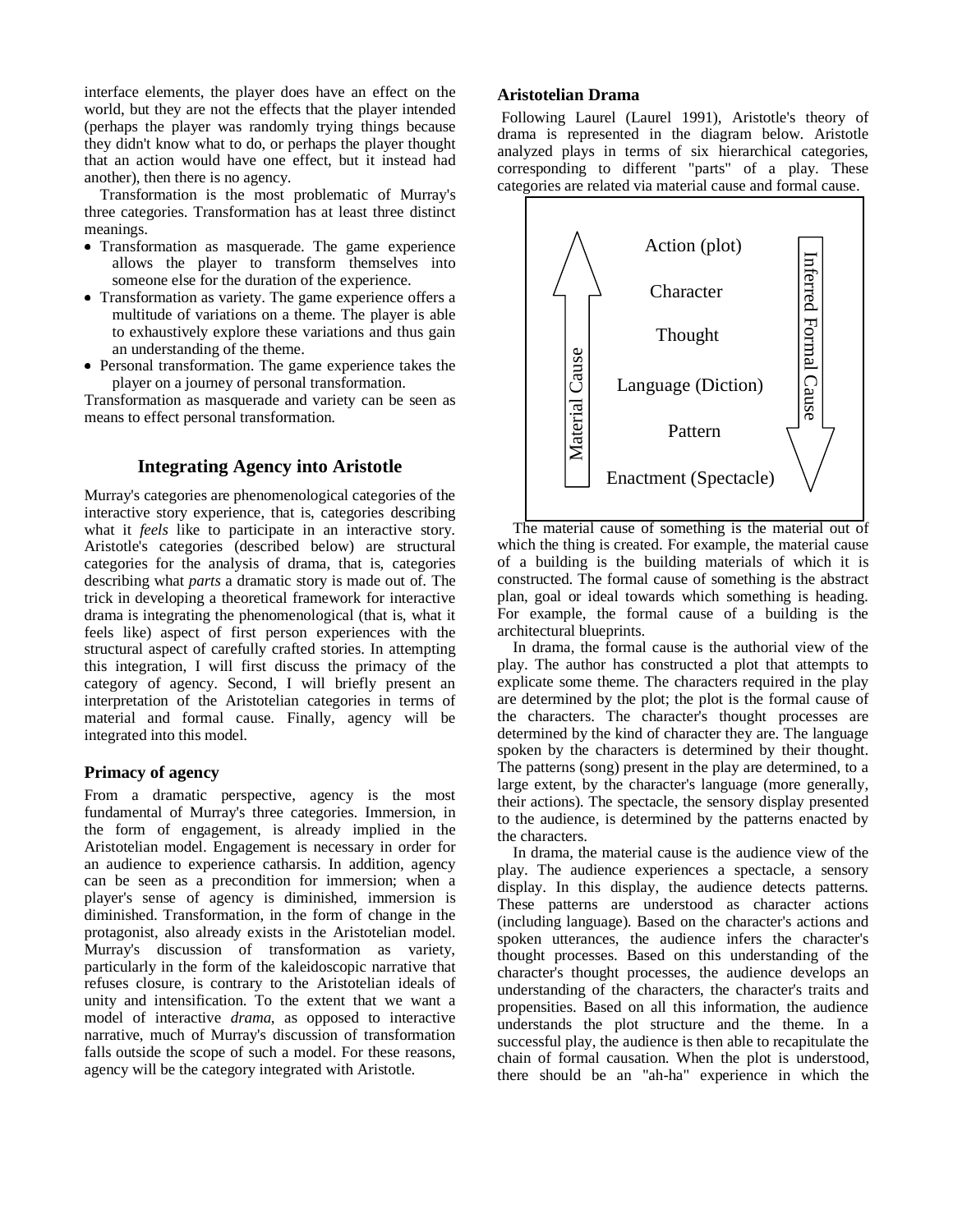audience is now able to understand how the characters relate to the plot (and why they must be the characters they are), why those type of characters think they way do, why they took the actions they did and said what they did, how their speech and actions created patterns of activity, and how those patterns of activity resulted in the spectacle that the audience saw. By a process of interpretation, the audience works up the chain of material cause in order to recapitulate the chain of formal cause.

#### **Interactive Drama**

Adding interaction to the Aristotelian model can be considered the addition of two new causal chains at the level of character.



In this diagram, the gray arrows are the traditional chains of material and formal causation. The player has been added to the model as a character who can choose his or her own actions. This has the consequence of introducing two new causal chains. The player's intentions become a new source of formal causation. By taking action in the experience, the player's intentions become the formal cause of activity happening at the levels from language down to spectacle. But this ability to take action is not completely free; it is constrained from below by material resources and from above by authorial formal causation from the level of plot.

**Material resources.** The elements present below the level of character provide the player with the material resources (material cause) for taking action. The only actions available are the actions supported by the material resources present in the game. The notion of affordance (Norman 1988) from interface design is useful here. In interface design, affordances are the opportunities for action made available by an object or interface. But affordance is even stronger than implied by the phrase "made available"; in order for an interface to be said to afford a certain action, the interface must in some sense "cry out" for the action to be taken. There should be a naturalness to the afforded action that makes it the obvious thing to do. For example, the handle on a teapot affords picking up the teapot with your hand. The handle cries out to be grasped. In a similar manner, the material resources in an interactive drama afford action. Thus these resources not only limit what actions can be taken (the negative form of constraint) but cry out to make certain actions obvious (the positive form of constraint). Several examples of the material affordances in interactive drama are provided below.

The characters in an interactive drama should be rich enough that the player can infer a consistent model of the characters' thought. If the characters' thought can be understood (e.g. goals, motivations, desires), then this

thought becomes a material resource for player action. By reasoning about the other characters' thoughts, the player can take actions to influence these characters, either to change their thoughts, or actively help or hinder them in their goals and plans.

The dialog (language) spoken by the characters and the opportunities for the player to engage in dialog are another material resource for action. Dialog is a powerful means for characters to express their thoughts, thus instrumental for helping the player to infer a model of the characters' thoughts. Conversely, dialog is a powerful means to influence character behavior. If the game makes dialog available to the player (and most contemporary games do not), this becomes a powerful resource for expressing player intention.

The objects available in the game (I place the presence of interactive objects somewhere between spectacle and pattern) are yet another resource for player action.

Finally, the mechanics of interaction (spectacle) provide the low-level resources for player actions. The mechanics provide the interface conventions for taking action.

**Formal (plot) constraints.** In addition to the material affordances (constraints) from below, the player experiences formal constraints from above. Of course, these constraints are not directly perceived by the player, but, just as in non-interactive drama, are understood by recapitulating the author's chain of formal causation by making inferences along the chain of material causation. In non-interactive drama, understanding the formal chain of causation allows the audience to appreciate how all the action of the play stems from the dramatic necessity of the plot and theme. In interactive drama, the understanding of the formal causation from the level of plot to character additionally helps the player to have an understanding of what to do, that is, why the character they are playing would take action *at all*. Just as the material constraints can be considered as affording action from the levels of spectacle through thought, the formal constraints afford *motivation* from the level of plot. This motivation is conveyed as dramatic probability. By understanding what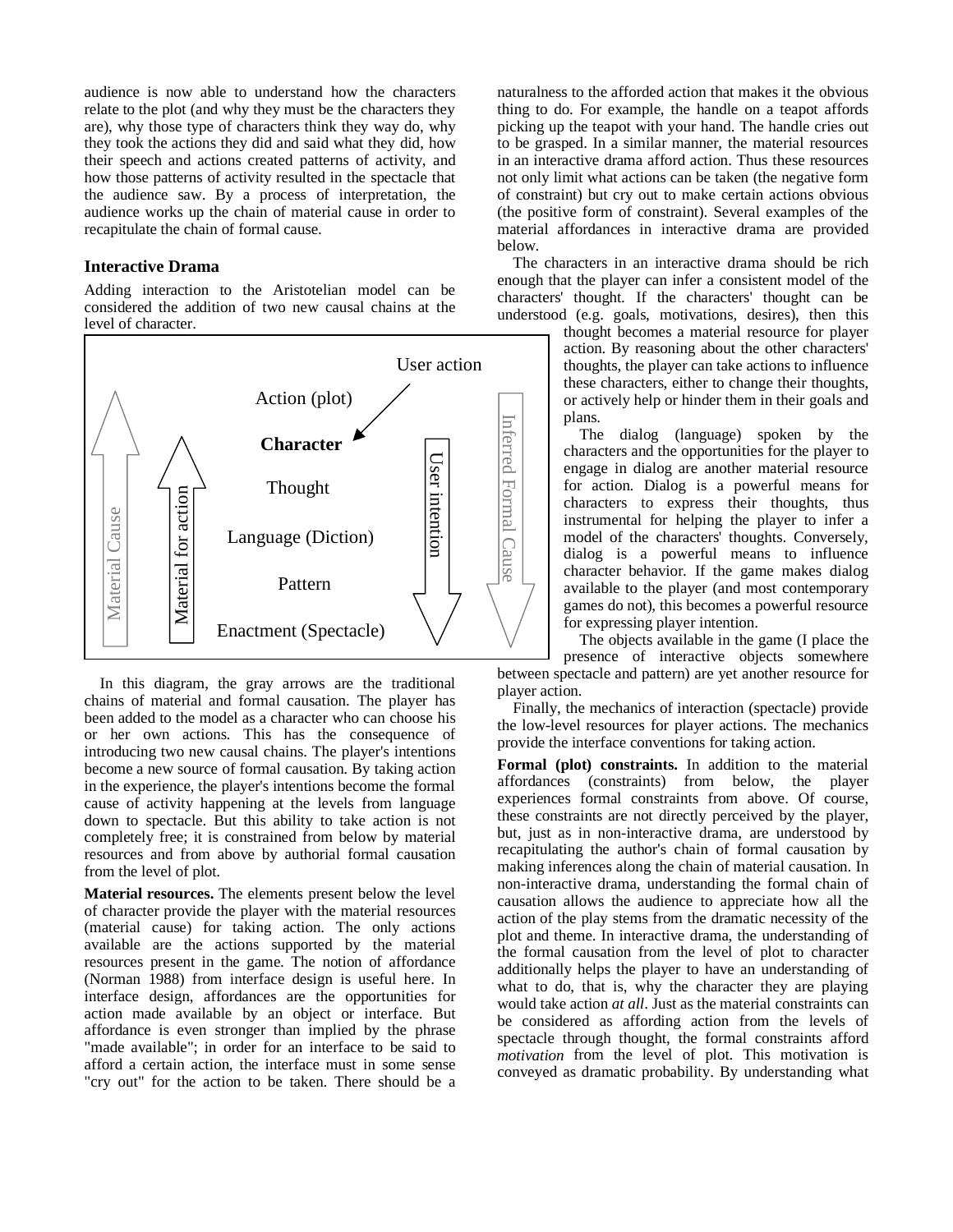actions are dramatically probable, the player understands what actions are worth considering.

**Agency.** We are now ready to propose a prescriptive, structural model for agency. *A player will experience agency when there is a balance between the material and formal constraints.* When the actions motivated by the formal constraints (affordances) via dramatic probability in the plot are commensurate with the material constraints (affordances) made available from the levels of spectacle, pattern, language and thought, then the player will experience agency. An imbalance results in a decrease in agency. This will be made clearer by considering several examples.

Many puzzle-based adventures suffer from the imbalance of providing more material affordances than formal affordances. This results in the feeling of having many things to do (places to go, objects to fiddle with) without having any sense of why any one action would be preferable to another. For example, *Zork Grand Inquisitor* offers a rich world to navigate and many objects to collect and manipulate. Yet, since there is no unity of action, there is no way to relate current actions to the eventual goal of defeating the Grand Inquisitor. This leaves the player in the position of randomly wandering about trying strange juxtapositions of objects. This detracts from the sense of agency - though the player can take action, this action is often not tied to a high-level player intention. Notice that adding more material opportunities for action would not help the matter. The problem is not a lack of options of things to do, the problem is having insufficient formal constraint to decide between choices.

Quake (and its ilk) induce agency by providing a nice balance between material and formal constraints. The proto-plot establishes the following formal constraints (dramatic probabilities):

- 1. Everything that moves will try to kill you
- 2. You should try to kill everything
- 3. You should try to move through as many levels as possible.

From these three principles, all the rest of the action follows. The material affordances perfectly balance these formal affordances. The player can run swiftly and smoothly through the space. The player can pick up a wide array of lethal weapons. The player can fire these weapons at monsters and produce satisfying, gory deaths. The monsters' behavior is completely consistent with the "kill or be killed" ethos. Everything that one would want to try and do given the formal constraints is doable. There are no extraneous actions available (for example, being able to strike up a conversation with a monster) that are not dictated by the formal constraints.

An interesting thought experiment is to imagine increasing the richness of the formal constraints of a firstperson shooter without increasing the richness of the material constraints. This would be the equivalent of trying to add a plot to a first-person shooter. My understanding is that *Halflife* attempts to do this. Not having played *Halflife*, I will nevertheless make the critique that would be implied by my model. By adding a plot without increasing the opportunities for action, the sense of player agency would decrease. As the player fights through the levels, the plot would be slowly unveiled (through cut-scenes or canned dialog). As the plot is revealed, this would create additional dramatic probabilities. But the player would not be able to act on these probabilities. The only actions afforded by the material constraints are to kill and kill again. Other actions suggested by the plot (ask a character for more information, take an alien substance to the lab and test it) would be unavailable. The plot would be like a treat - after killing a certain number of monsters, you get dolled out the next piece of plot. This imbalance would decrease the agency experienced by the player of the game.

In order to invoke a sense of agency, the game must strike a balance between the material and formal constraints. A game that "works," that is, that successfully invokes a sense of agency, inhabits a "sweet spot" in design space. Trying to add additional formal constraints (more plot) or additional material constraints (more actions) to a balanced game are likely to move it out of the sweet spot.

## **Relationship to Immersion and Transformation**

Agency was taken as the fundamental Murray category to integrate with Aristotle. In this section, I examine what the new, integrated model has to say about immersion and transformation.

**Immersion.** Murray suggests three ways of inducing immersion by structuring participation with a mask (an avatar), structuring participation as a visit, and making the interaction conventions (the interface mechanics) seamless. These three mechanisms can be viewed in turn as a way to provide material and formal constraints, as a design suggestion for balancing the constraints, or as a design suggestion for providing effective material constraints at the level of spectacle. Agency is a necessary condition for immersion.

An avatar can provide both material and formal constraints on a player's actions. The avatar can provide character exposition through such traits as physical mannerisms and speech patterns. This character exposition helps the player to recapitulate the formal, plot constraints. Through both input and output filtering (e.g. the characters in *Everquest*, Mateas 1997), the avatar can provide material constraints (affordances) for action.

A visit is one metaphor for balancing material and formal constraints when the material opportunities for action are limited. From the formal side, the conventions of a visit tell the player that they won't be able to do much. Visits are about just looking around, possibly being guided through a space. Given the limited expectations for action communicated by the formal constraints, the game designer can get away with (and in fact, must only) provide limited material means for action.

The mechanics provide the material resources for action at the level of spectacle (the interface can be considered part of the spectacle). Providing a clean, transparent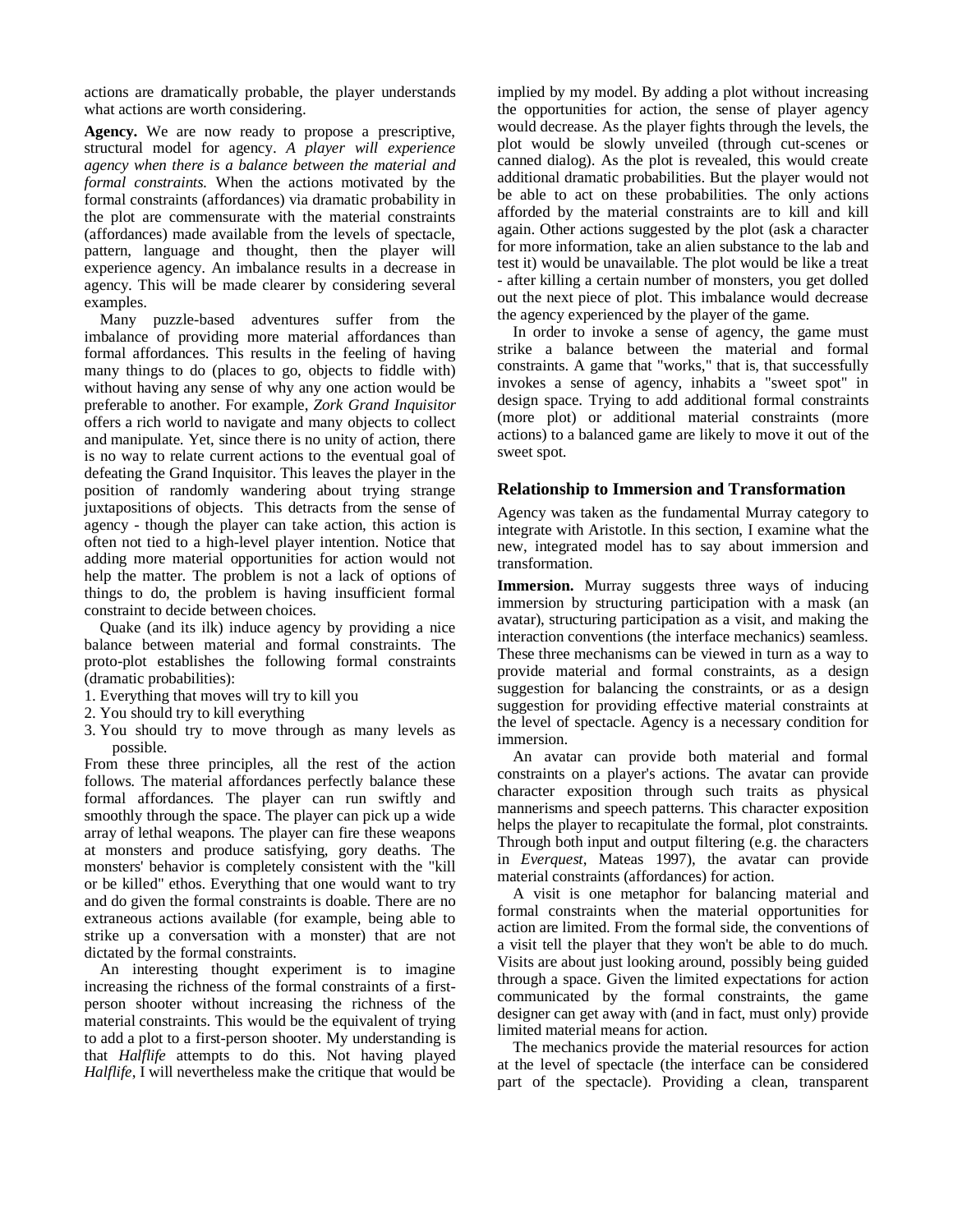interface insures that agency (and thus immersion) will not be disrupted.

**Transformation.** Most of Murray's discussion of transformation examines transformation as variety, particularly in the form of kaleidoscopic narratives which can be reentered multiple times so as to experience different aspects of the story. Agency, however, requires that a plot structure be present to provide formal constraints. An open-ended story without a clear point of view may disrupt the plot structure too much, thus disrupting agency. One way to support the exhaustive exploration of an experience would be to have a story in which each run-through has a clean, unitary plot structure, but which allows the player to experience the game multiple times with different, unitary plot structures. In such a game, small changes in the player's choices early on could result in experiencing a different unfolding plot. The trick would be to design such a game so that, once the end occurs, the entire experience has dramatic necessity. That is, one does not want explicit branch points. The story should have the dramatic probabilities smoothly narrowing to a necessary end. Early choices may result in different necessary ends - later choices can have less effect on changing the whole story, since the set of dramatically probable events has already significantly narrowed.

## **What's this got to do with AI?**

The neo-Aristotelian model of interactive drama provides guidance for AI research aimed at enabling this medium. The model both indicates why AI techniques will be necessary (probably accepted as automatically true by the attendees of a AAAI symposium!), and specific guidance on the direction AI research in this area should take.

The primary heuristic offered by the model is that to maintain a sense of player agency in an interactive experience, material and formal constraints must be balanced. As the sophistication of the theme and plot of an experience increases, maintaining this balance will require characters whose motivations and desires are inferable from their actions. In addition, these characters will have to respond to the player's actions, including dialog spoken by the player. Building interactive characters with these capabilities will require AI techniques. An interactive drama system must communicate dramatic probability (likely activity given the plot) while smoothly narrowing the space of dramatic probability over time. A system capable of such drama management will also require AI techniques.

Besides indicating that AI will be a necessary ingredient in interactive drama, the model begins to provide specific directions for research. The function of interactive characters is primarily to communicate material and formal constraints. That is, the player should be able to understand why characters take the actions they do, and how these actions relate to the plot. Sengers (Sengers 1998A) provides a nice analysis of how this focus on agents as communication vs. agents as autonomous, independent entities, results in changes in agent architectures. When the focus changes from "doing the right thing" (action selection) to "doing the thing right" (action expression), the technical research agenda changes (Sengers 1998B). The neo-Aristotelian model indicates that action expression is exactly what is needed. The drama manager as well must focus on communicating plot level constraints (dramatic probability) through coordinating story action. Most work in deliberation (e.g. planning and game-playing) focuses on making sure a goal is achieved in the face of hostile interference. A focus on communicating with the world as opposed to controlling the world may change the technical research agenda of such deliberative systems. Weyhrauch (Weyhrauch 1997) built a system that attempts to influence a player in order to make a good story happen. Yet even in this work, the focus is on *control* versus *communication*.

### **Conclusion**

In this paper, Murray's concept of agency was integrated into the Aristotelian structural model to yield a proposed Aristotelian interactive poetics. This model illuminates the general conditions under which a user will experience agency in any interactive entertainment experience and provides design and technology guidance for the particular case of building interactive drama systems.

## **Bibliography**

Aristotle, 330 BC. *The Poetics*. Mineola, New York: Dover, 1997.

Bates, J. 1992. Virtual Reality, Art, and Entertainment. *Presence: The Journal of Teleoperators and Virtual Environments* 1(1): pages 133-138.

Bates, J.; Loyall, A. B.; Reilly, W. S. 1992. *Integrating Reactivity, Goals and Emotion in a Broad Agent*, Technical Report, CMU-CS-92-142, Department of Computer Science, Carnegie Mellon Univ.

Blumberg, B. 1996. *Old Tricks, New Dogs: Ethology and Interactive Creatures*. Ph.D. Dissertation. MIT Media Lab. 1996.

Hayes-Roth, B., van Gent, R. and Huber, D. 1996. Acting in character. In R. Trappl and P. Petta (Eds.), *Creating Personalities for Synthetic Actors*. Also available as Stanford Knowledge Systems Laboratory Report KSL-96- 13, 1996.

Laurel, Brenda. 1991. *Computers as Theatre*. Reading, MA: Addison-Wesley, 1991.

Laurel, Brenda. 1986. *Towards the Design of a Computer-Based Interactive Fantasy System*. Ph.D. Diss., The Ohio State University, 1986.

Mateas, M. 1997. Computational Subjectivity in Virtual World Avatars. *Working notes of the Socially Intelligent Agents Symposium, 1997 AAAI Fall Symposium Series*.